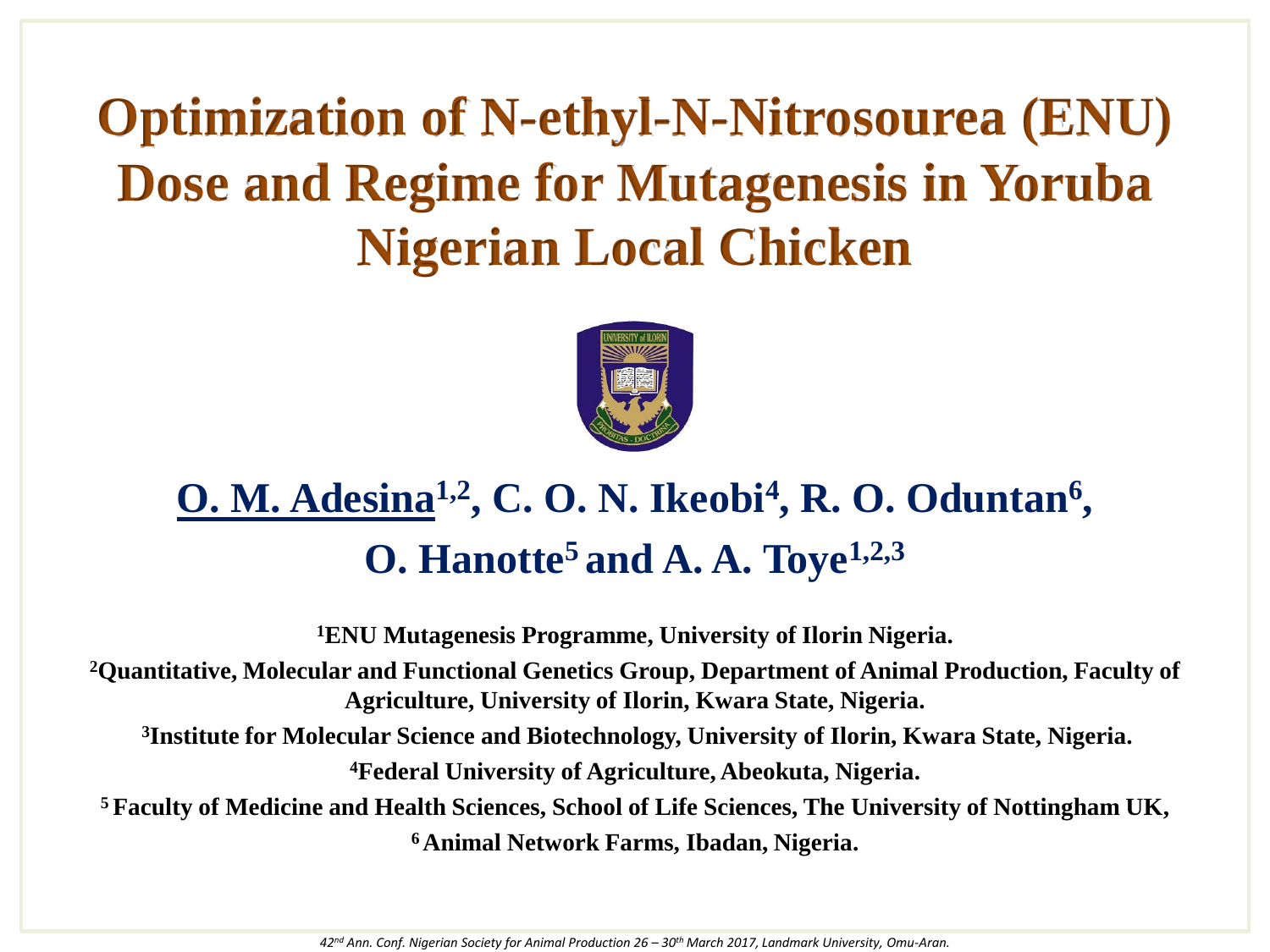### **INTRODUCTION**

- **Elucidation of the Genetic architecture of Quantitative Trait Determination is;** 
	- Amenable through studies of allelic series of gene mutants covering all trait determining genes.
	- A critical prerequisite for the efficient use of marker assisted selection in trait improvement and the efficient use of genotype directed animal management (pharmacogenetic, nutrigenetics. Individualized medicine) approaches in animal management during production.
- Toye *et.al.* (2004) showed that N-ethyl-N-Nitrosourea (ENU) mutagenesis can be used to determine the genetic architecture of continuously variable traits (quantitative traits)
- ENU is now routinely utilized in defining the genetic architecture of a diverse range of quantitative traits in Mice
- To date, there is no equivalent system available for use in defining the genetic architecture of Quantitative Traits in the Chicken despite the pressing need for the knowledge such a system would yield.
- To Apply ENU in defining the genetic architecture of Quantitative Traits, the safe and effective dose and regime of administration must first be defined, after which it may be deployed routinely, at the determined safe and optimal levels.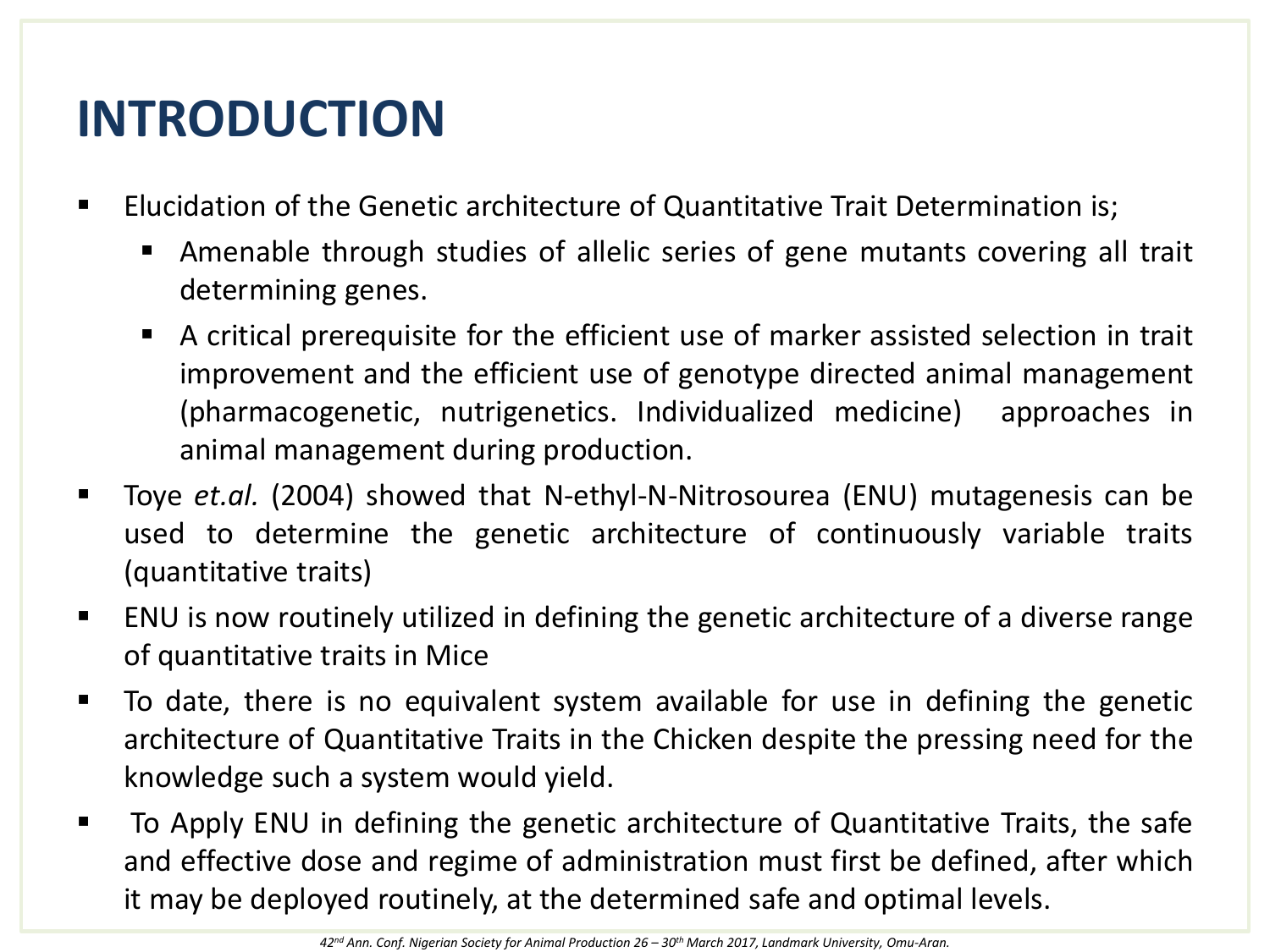#### **Aim**

 Determination of the optimal dose and regime of ENU for mutagenesis in the chicken by use of a systematic scientific approach

### **Objectives**

- Determination of the optimal dose and regime of ENU that produce the least percentage mortality in Y-NLC
- Determination of the optimal dose and regime of ENU that produce transient sterility and permit recovery of fertility in Y-NLC after 10 weeks post i.p injection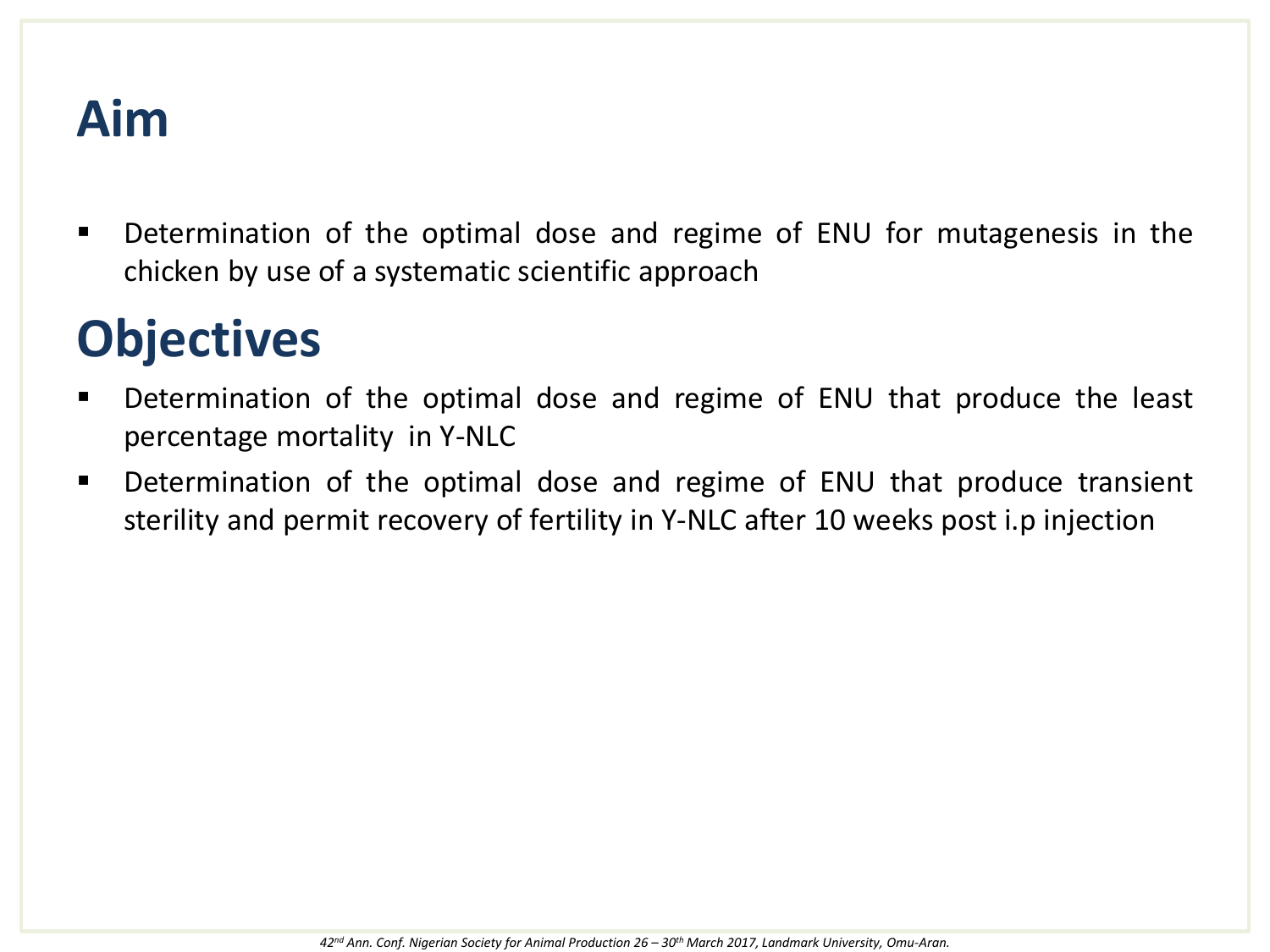

# Materials & methods

- **Experimental Design (5 X 3 Factorial design in a CRD)**
- **Preparation of ENU and Sham (Negative Control) stocks**
- **N-Ethyl-N-Nitrosourea (ENU) dose/regime (D/R) Groups**
- **Administration of ENU**
- **Mortality Records**
- **Fertility Trial**
- **Statistical Analysis**

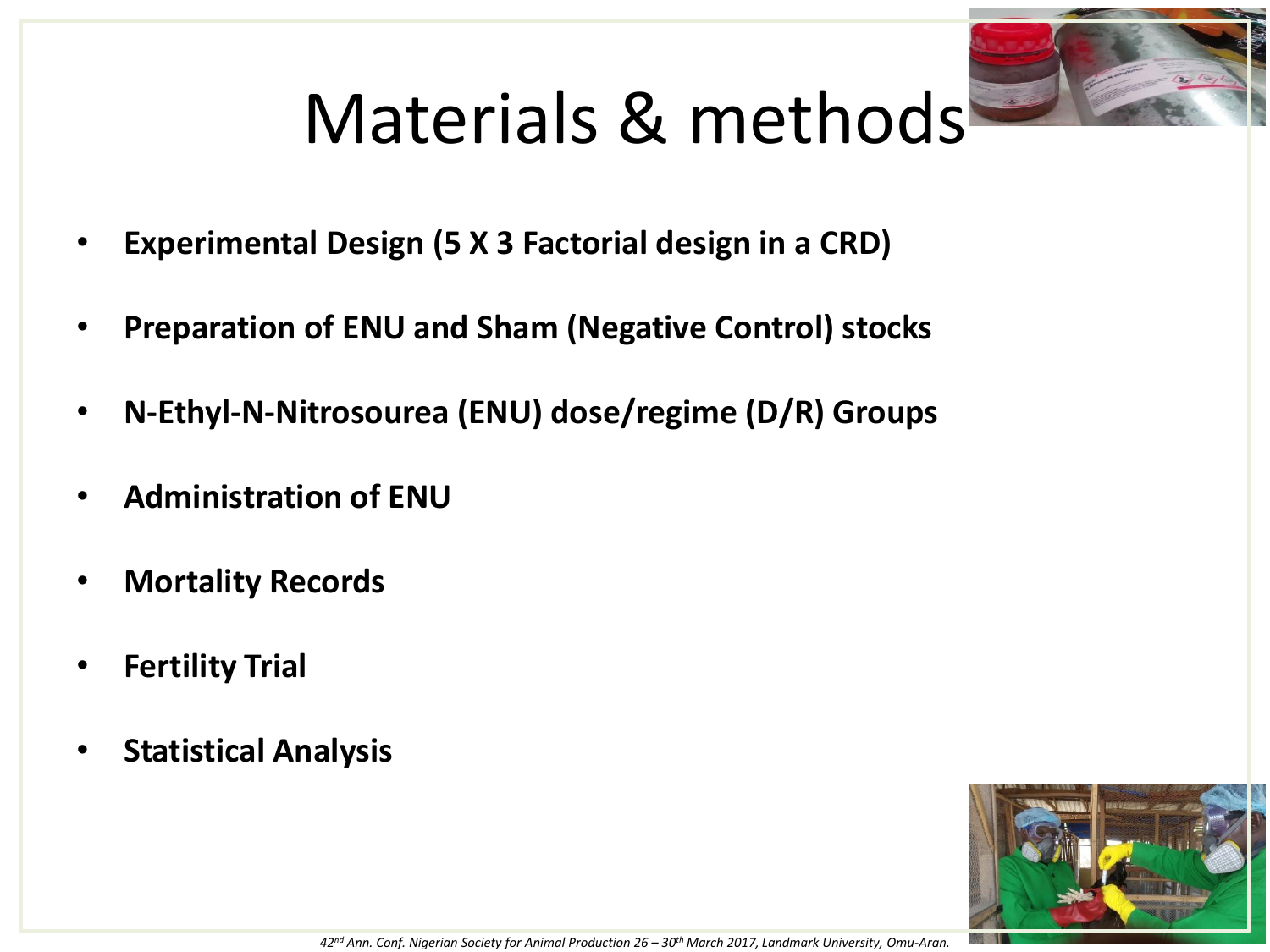#### **WORKFLOW CHART OF ENU DOSE & REGIME OPTIMIZATION IN Y-NLC**



of 8 cocks each at 25 weeks based on dose and regime of administration of ENU

mutagenised Y-NLC cocks for 10wks



**Analysis identified** optimal ENU dose & regime that produced transient sterility and recovery of fertility after 10 wks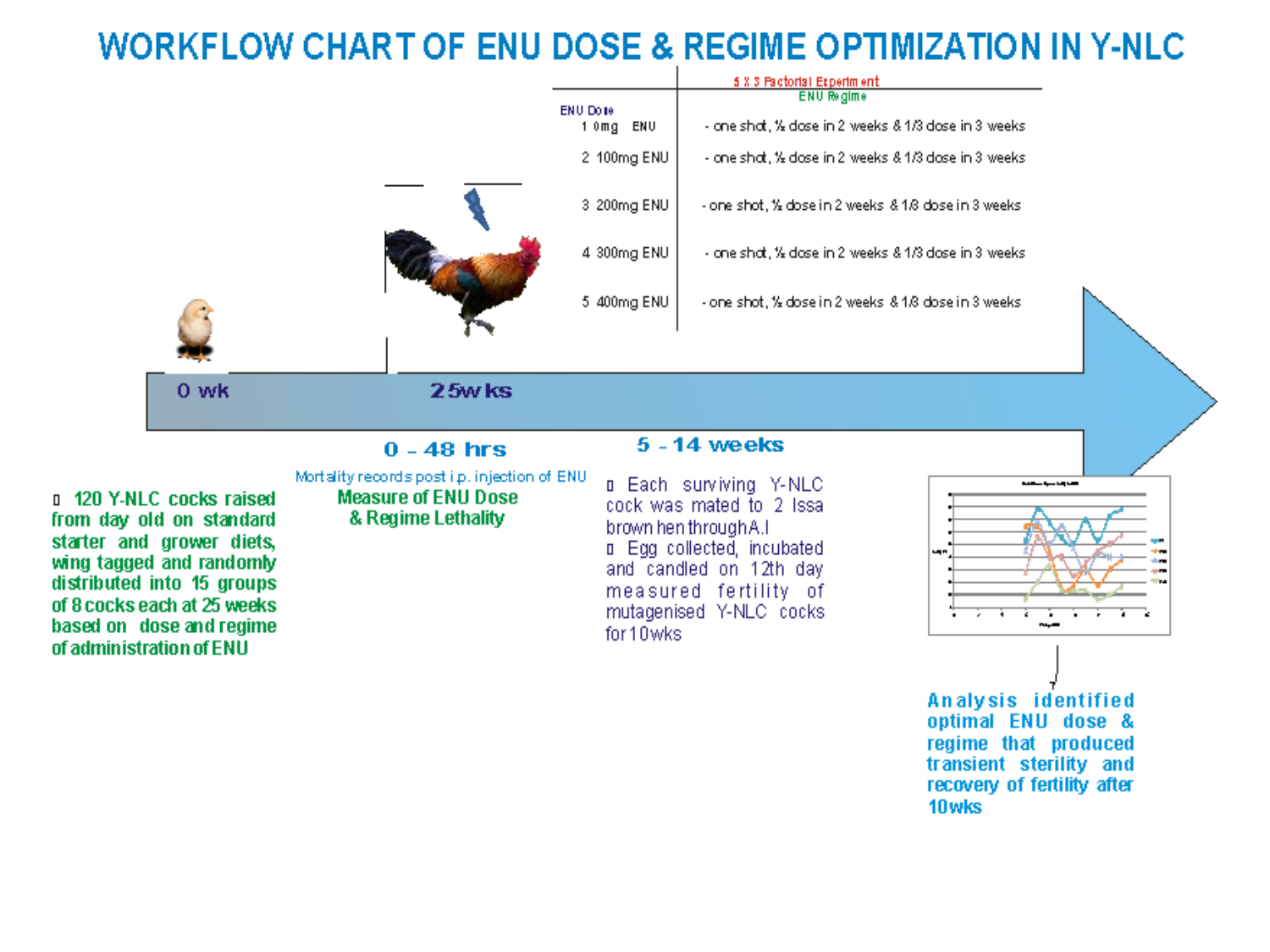

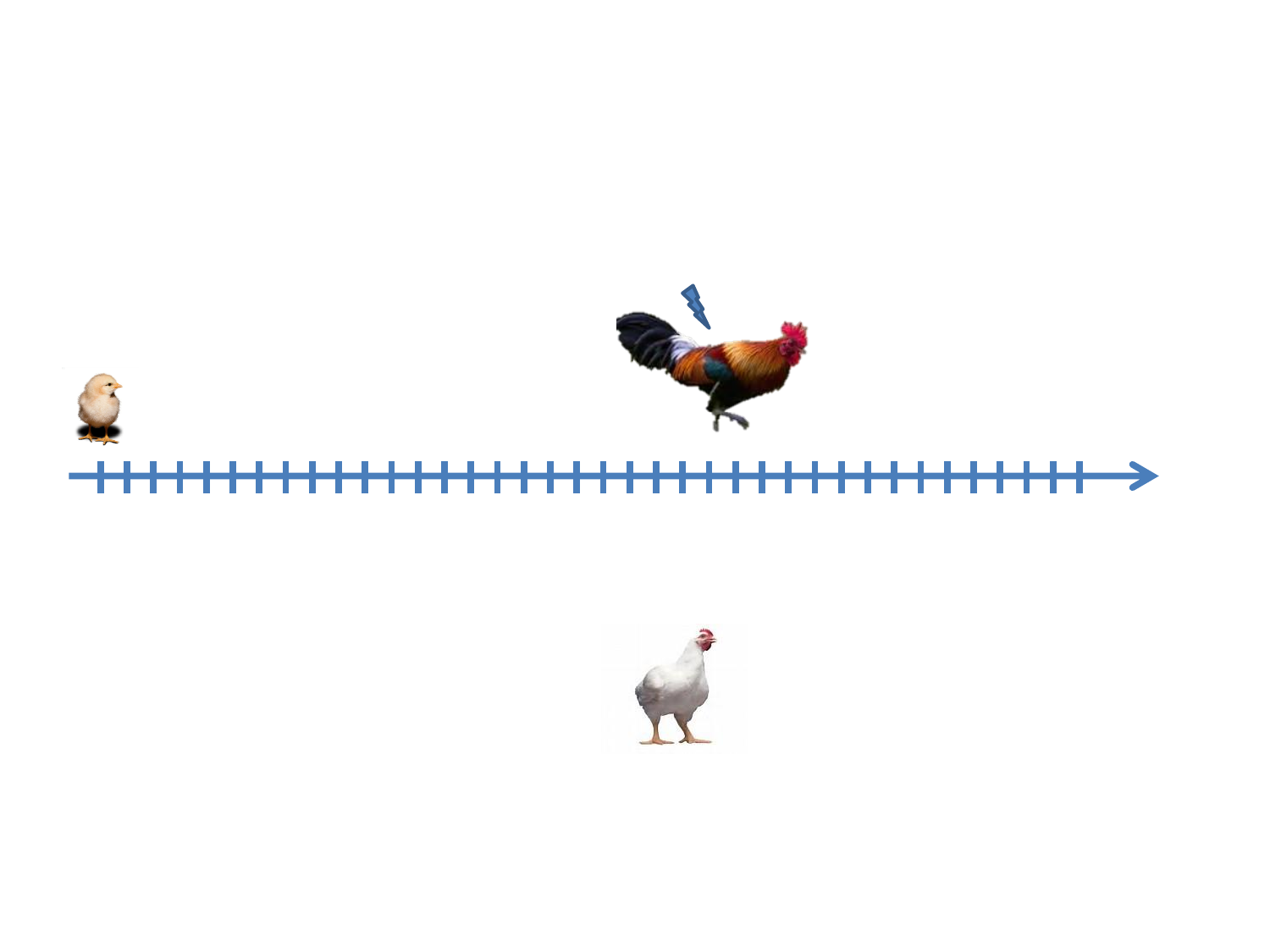## **Results & Discussions**

**Weeks Main Effects** 5 6 7 8 9 10 11 12 13 14 **Doses of ENU:**<br> **Dose 0 mg** 50 ± 7.52<sup>bc</sup> 65 ± 8.01<sup>c</sup>  $60 + 6.53^b$ 67.83 ± 5.59<sup>c</sup> 60.87 ± 7.17<sup>bc</sup> 61.74 ± 7.43<sup>c</sup> 61.74 ± 7.54<sup>c</sup> 54.78 ± 8.36<sup>b</sup> 65 ± 7.96<sup>c</sup>  $69.57 + 7.94^b$ **0 mg**  $50 \pm 7.52^{bc}$   $65 \pm 8.01^{c}$   $60 \pm 6.53^{b}$   $67.83 \pm 5.59^{c}$ <br> **100 mg**  $45.83 \pm 8.21^{bc}$   $53.33 \pm 7.86^{bc}$   $46.67 \pm 7.86^{b}$   $50 \pm 6.7^{bc}$  $67.83 \pm 5.59^{\circ}$   $60.87 \pm 7.17^{\circ}$ <br> $50 \pm 6.7^{\circ}$   $38.33 \pm 7.89^{\circ}$  $38.33 \pm 7.89^b$   $35 \pm 7.64^b$  $45.83 \pm 7.27^{bc}$  33.33  $\pm 6.77^{ab}$  41.67  $\pm 8.16^{bc}$  53.91  $\pm 8.09^{b}$ **200 mg**  $45.83 \pm 8.21^{bc}$   $53.33 \pm 7.86^{bc}$   $46.67 \pm 7.86^{b}$   $50 \pm 6.7^{bc}$   $38.33 \pm 7.$ <br> **200 mg**  $60.83 \pm 7.17^{c}$   $58.33 \pm 8.25^{c}$   $57.5 \pm 8.19^{b}$   $49.17 \pm 7.02^{bc}$   $70 \pm 7.61^{c}$  $35 \pm 7.64^b$  45.83  $\pm 7.27^{bc}$  33.33  $\pm 6.77^{ab}$  41.67  $\pm 8.16^{bc}$  53.91  $\pm 8.09^{b}$ <br>55  $\pm 7.25^{bc}$  49.17  $\pm 8.6^{bc}$  53.33  $\pm 8.31^{b}$  40.83  $\pm 8.38^{bc}$  54.17  $\pm 8.03^{b}$  $300 \text{ mg}$   $32.22 \pm 8.73^{\circ}$   $32.22 \pm 9.02^{\circ}$   $42.22 \pm 9.55^{\circ}$   $37.78 \pm 8.69^{\circ}$   $35.56 \pm 8.94^{\circ}$   $33.33 \pm 9.43^{\circ}$   $31.11 \pm 8.28^{\circ}$   $37.78 \pm 10.4^{\circ}$   $36.67 \pm 8.89^{\circ}$   $45.56 \pm 9.26^{\circ}$ **400 mg**  $3.08 \pm 3.08^{\circ}$  $4.62 \pm 3.32^a$  $15.38 \pm 7.56^{\circ}$   $13.85 \pm 7.3^{\circ}$  $6.15 \pm 6.15^a$   $9.23 \pm 6.65^a$   $12.31 \pm 7.35^a$   $9.23 \pm 6.25^a$   $7.69 \pm 4.26^a$  $15.38 \pm 8.52^{\circ}$ **Regime**  $\text{Regime}_1$   $55.38 \pm 7.71$   $65.38 \pm 8.19$   $53.08 \pm 7.76^b$   $46.92 \pm 6.27$  $46.92 \pm 6.27$   $57.69 \pm 7.39^{\circ}$   $62.31 \pm 7.63^{\circ}$   $57.69 \pm 7.47^{\circ}$  $49.81 + 7.76$   $59.2 + 7.16$ **Regime\_2**  $37.89 + 7.03$   $40 + 6.75$   $30.81 \pm 5.73$ <sup>a</sup>  $47.57 + 6.45$  $47.57 \pm 6.45$   $44.32 \pm 7.07^{ab}$   $37.3 \pm 6.49^{a}$   $38.92 \pm 6.43^{a}$   $46.49 \pm 7.06$   $35.14 \pm 6.55$   $48.11 \pm 6.99$ **Regime\_3** 37.89  $\pm$  5.27 41.05  $\pm$  5.98 58.95  $\pm$  5.94<sup>b</sup> 46.32  $\pm$  5.6 38.95  $\pm$  6.26<sup>a</sup> 31.58  $\pm$  5.31<sup>a</sup> 36.32  $\pm$  5.93<sup>a</sup> 34.21  $\pm$  6.53 42.11  $\pm$  6.7 47.37  $\pm$  6.68 Dose x Regime NS NS NS NS NS NS NS NS NS NS **Regime of Administration: Interaction Effect: Doses of ENU:**

Table 1: Table 1: Effect of Various doses and regime of Administration of N-Ethyl-N-Nitrosourea (ENU) on Fertility (±SEM) of improved Nigerian Local Chicken Cocks for 10 weeks post injection

Means on the same column with different superscript <sup>abc</sup> are significantly different (P<  $0.05$ )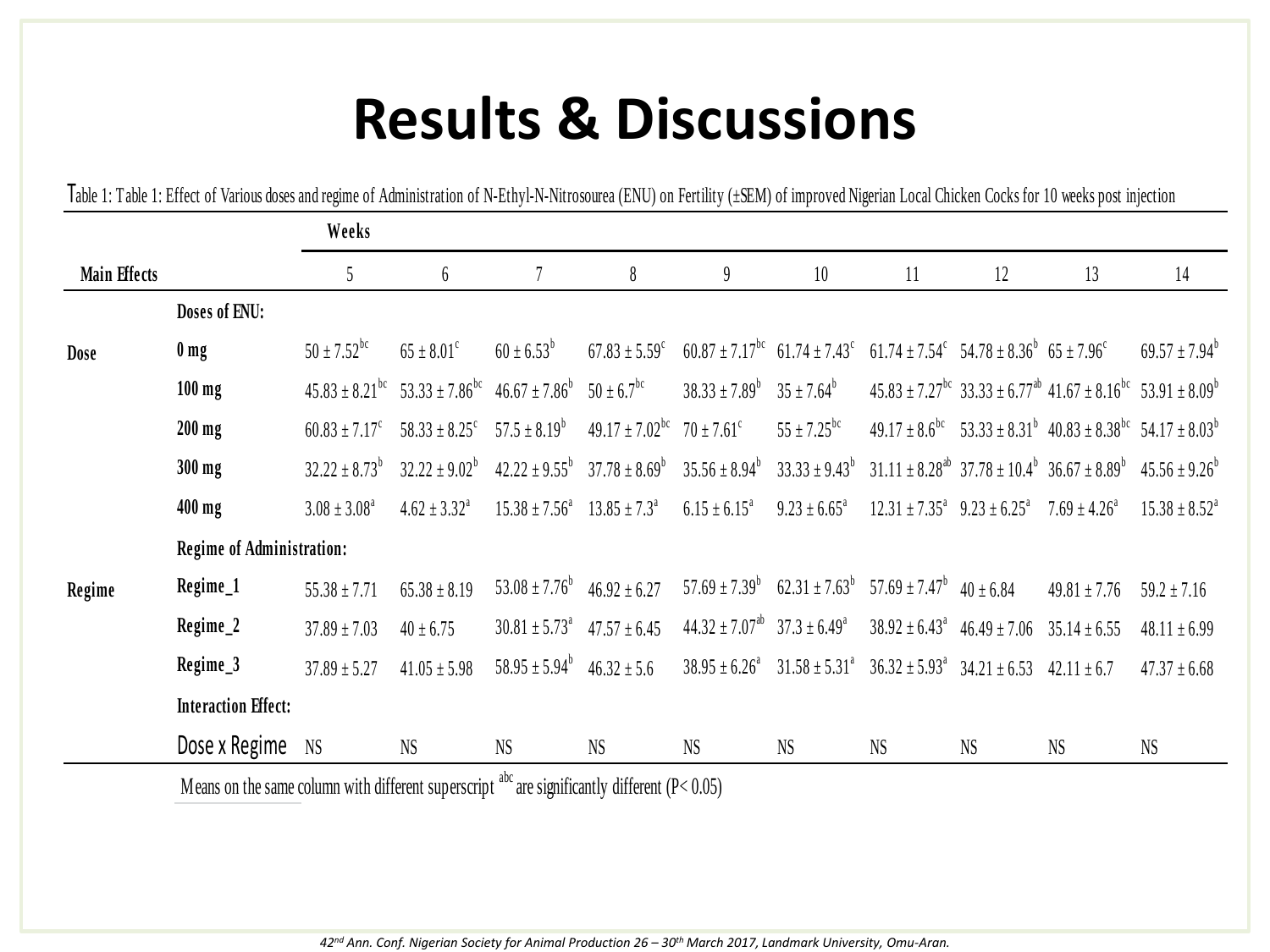#### **Table 2. Effect of Dose and Regime of N-Ethyl-N-Nitrosourea (ENU) on Mortality of improved Nigerian Local Chicken Cock**

| Factor                          | <b>Birds</b> | Live   | <b>Dead</b>      | Mortality $(\% )$ |
|---------------------------------|--------------|--------|------------------|-------------------|
|                                 | (N)          | (N)    | (N)              |                   |
| Dose (mg ENU/kg body weight)    |              |        |                  |                   |
| $\boldsymbol{0}$                | 24           | 24     | $\boldsymbol{0}$ | $0^a$             |
| 100                             | $24\,$       | 24     | $\boldsymbol{0}$ | $0^a$             |
| 200                             | $24\,$       | $24\,$ | $\boldsymbol{0}$ | $0^a$             |
| 300                             | $24\,$       | $18\,$ | $\sqrt{6}$       | $25^{\rm b}$      |
| 400                             | $24\,$       | 13     | 11               | 45.83c            |
| <b>Regime of Administration</b> |              |        |                  |                   |
| $\,1\,$                         | $40\,$       | $27\,$ | 13               | $32.5^{b}$        |
| $\overline{2}$                  | 40           | 38     | $\overline{2}$   | 5 <sup>a</sup>    |
| $\mathfrak{Z}$                  | $40\,$       | $38\,$ | $\sqrt{2}$       | $5^{\rm a}$       |

Values with different superscripts a,b,c within each factor are significantly different (p<0.05) (Chi-squared analysis)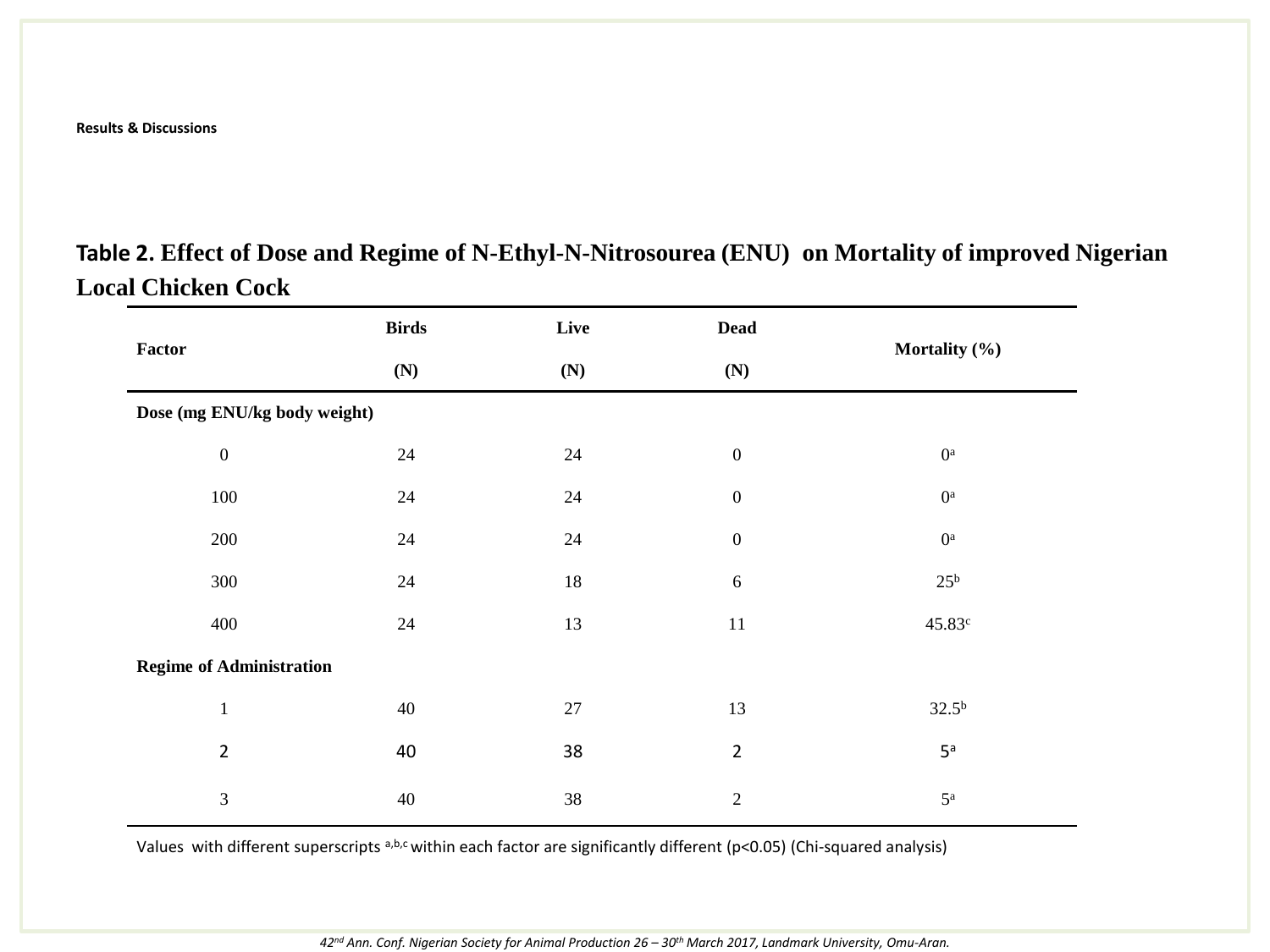

**Figure 1. Body weight of Marshall broiler and Improved Yoruba Ecotype Nigerian Local Chicken from age 1 – 8**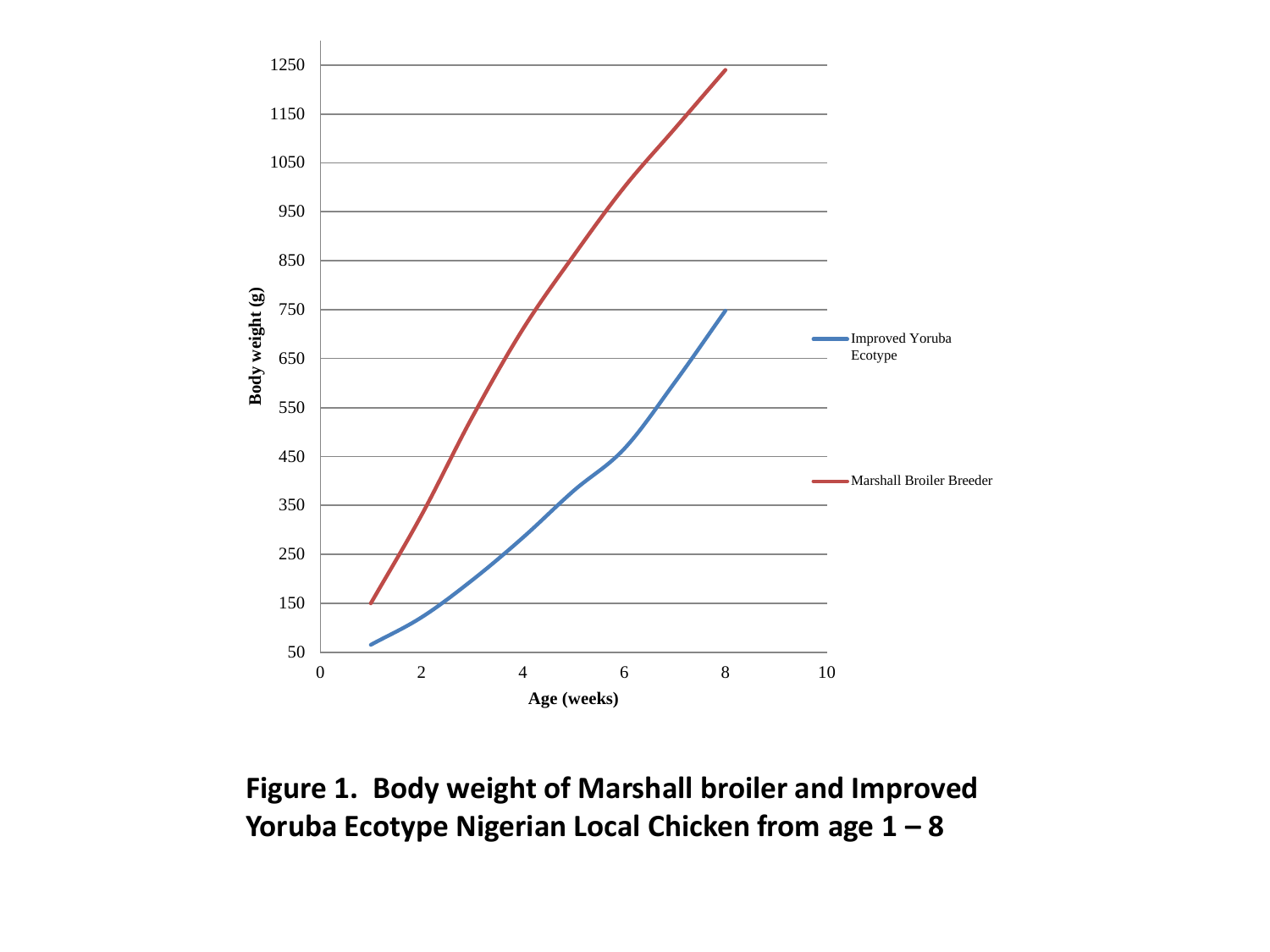## **Results & Discussions**

- The 400 mg/kg body weight dose of ENU resulted in significant (p< 0.05) loss of fertility in the cocks following ENU administration
- The 300 mg/kg body weight ENU group had a significant loss of fertility in week 6, 8, 10, 11 and 13 and regained fertility at week 14
- The 200mg/kg body weight ENU group showed no significant loss in fertility
- In the 100mg/kg body weight group, there was no significant loss of fertility except in the 10<sup>th</sup> week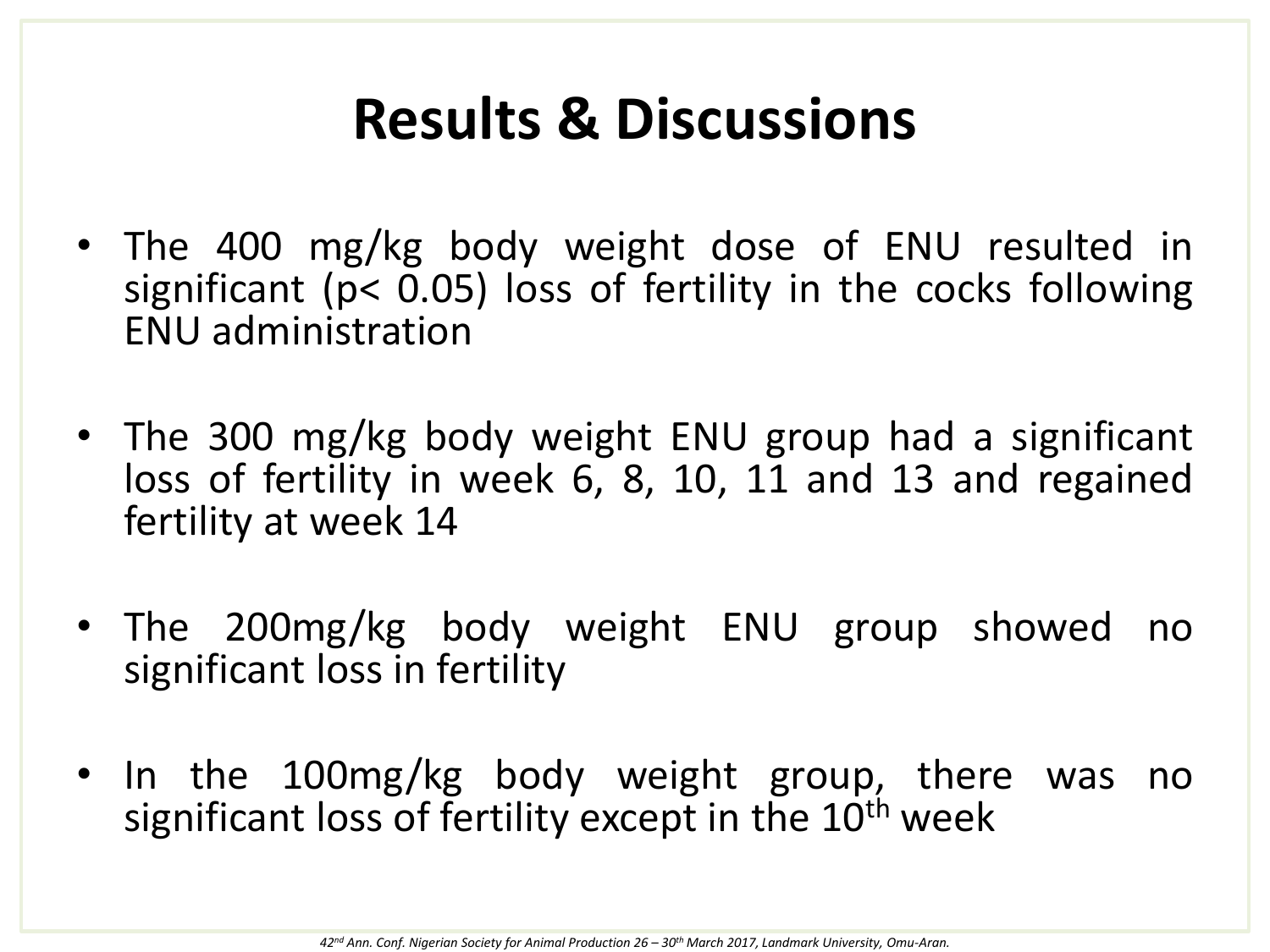## **Results & Discussions contd.**

• In weeks 9 - 11 the groups injected with 3 weekly fractioned dose regime of ENU showed a consistent significant (p<0.05) loss of fertility

• Cumulative mortality within 48 hours after ENU administration was significantly determined by dose (0mg, 100 mg, 200 mg < 300 mg < 400mg) and regime  $(1$  dose  $> 2$  doses, 3 doses).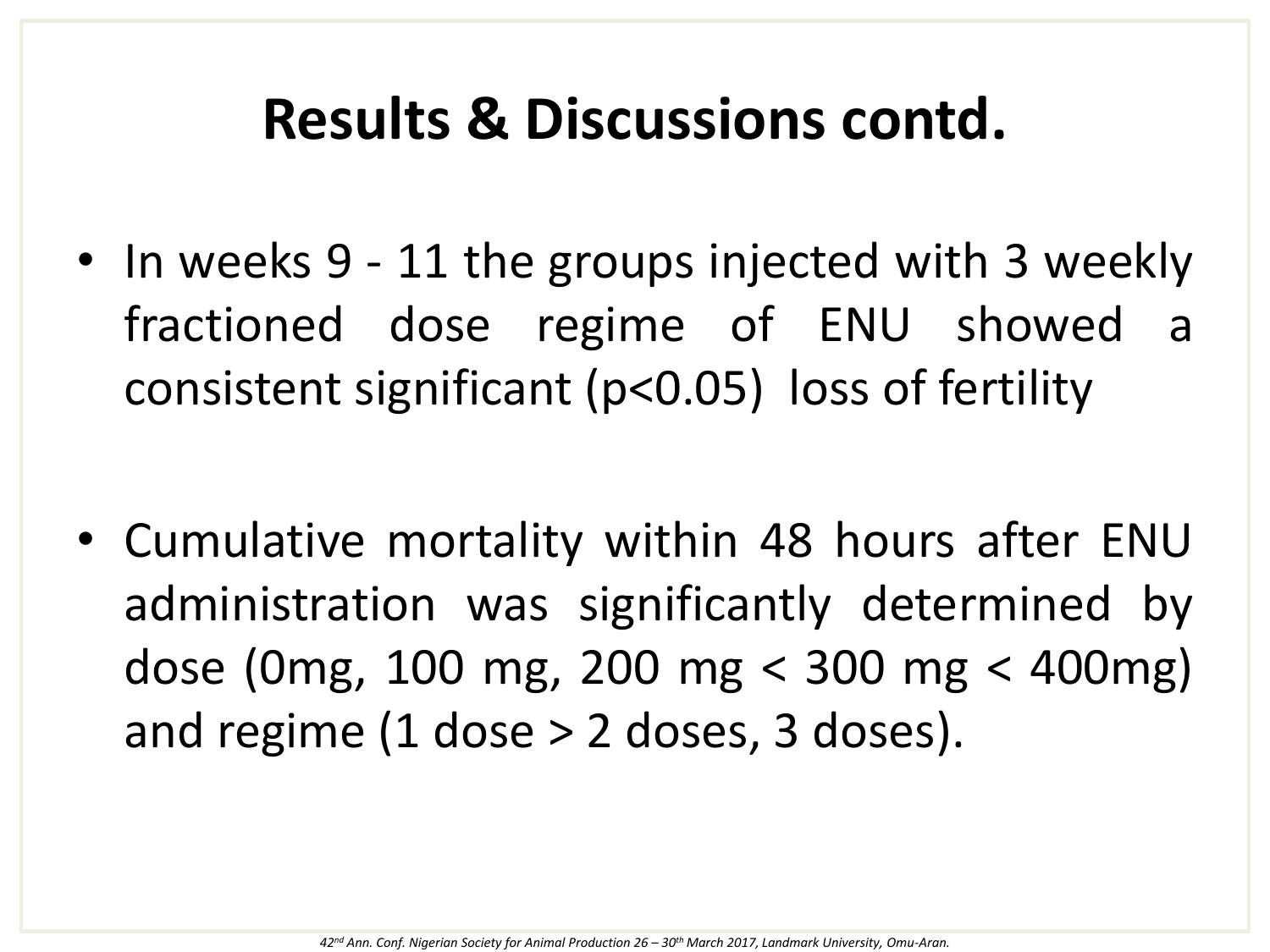# **Conclusion**

- ENU induces sterility in Y-NLC chickens
- 300 mg ENU/kg body weight administered in 3 equal fractions over 3 weeks produces transient sterility and recovery
- 400 mg ENU/kg body weight is highly lethal in Y-NLC chickens
- 300 mg ENU/kg body weight administered in 3 equal fractions is recommended for Mutagenesis in in Y-NLC chickens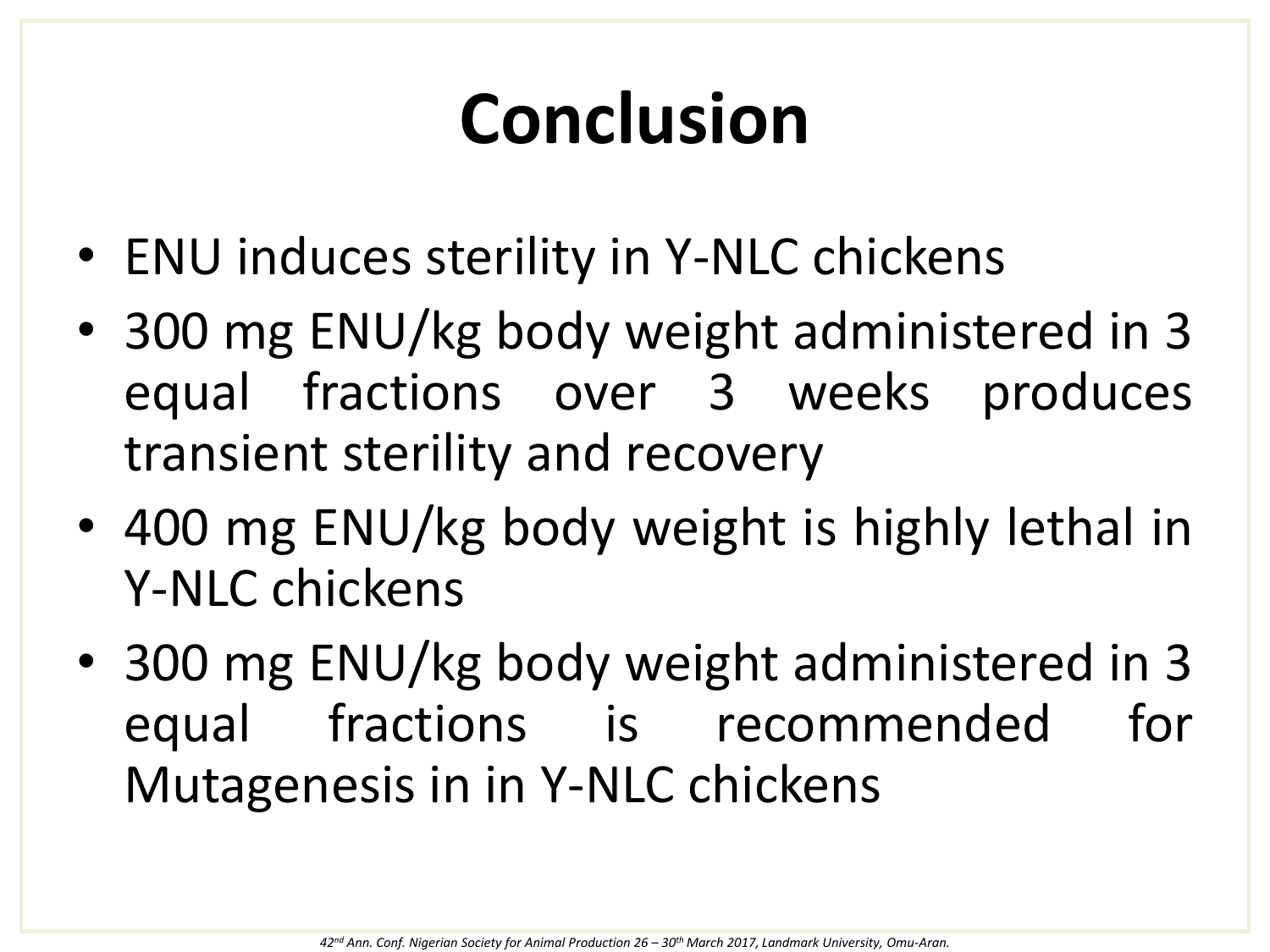# Thank you for Listening

*42nd Ann. Conf. Nigerian Society for Animal Production 26 – 30th March 2017, Landmark University, Omu-Aran.*